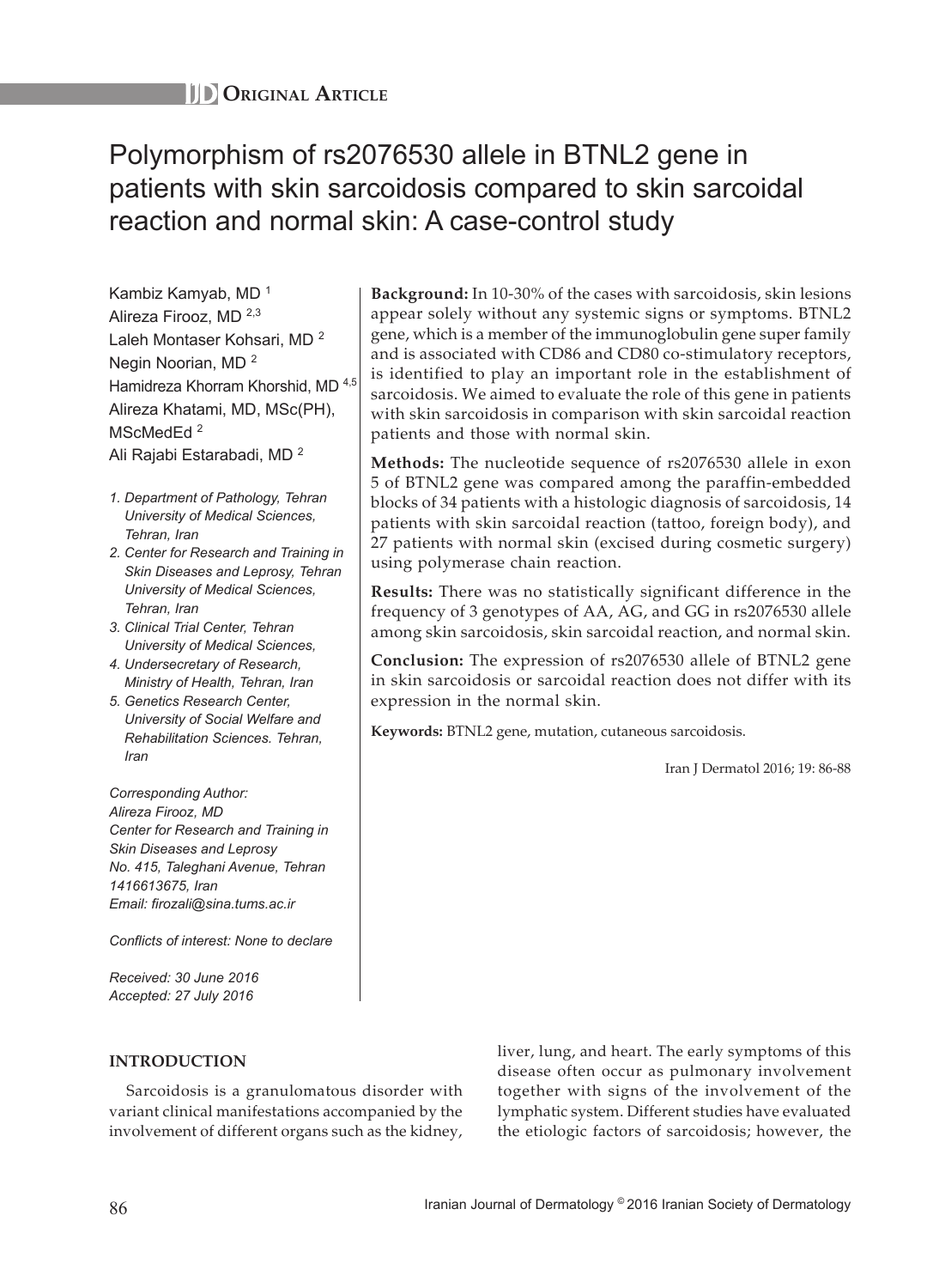rs2076530 allele in skin sarcoidosis

etiology remains unknown  $1,2$ . Skin lesions appear solely before any systemic signs or symptoms in 10-30% of the cases with sarcoidosis  $3$ . Evidence of ethnic predisposition to sarcoidosis and higher prevalence in some families support the concept that genetic factors contribute to the development of the disease 4-6. BTNL2 gene, which is a member of the immunoglobulin gene super family and is associated with CD86 and CD80 costimulatory receptors, is identified to play an important part in the establishment of sarcoidosis <sup>7</sup> .

In a preliminary study, A to G transition was observed in 7 out of 10 skin sarcoidosis samples <sup>8</sup>. Considering the association between BTNL2 gene and sarcoidosis, and with regards to the importance of precise diagnosis of the disease<sup>9</sup>, we conducted this study to evaluate the role of this gene in patients with skin sarcoidosis.

## **PARTICIPANTS AND METHODS**

Skin tissue samples of 34 white Iranian patients with clinical, histologic, and laboratory diagnosis of sarcoidosis and 14 white Iranian patients with sarcoidal skin reaction (tattoo, foreign body) were evaluated and the nucleotide sequences of the rs2076530 allele in exon 5 of BTNL2 gene were compared with those of 27 normal skin tissue samples (removed during esthetic surgery) using polymerase chain reaction according to the method previously described  $^8$ .

The following primers were used: BTNL2 Forward: 5'CAGTTTGGATCTGAAGGTGCTA3' BTNL2 Reverse: 5'TCATCCATTTGAGTTTGTGGA3'.

The results were analyzed by SPSS 16 (SPSS Inc., Chicago, IL, USA). Genotypes of AA, AG, and GG were compared among three groups (skin sarcoidosis, sarcoidal reaction, and normal skin) using chi square test.

### **RESULTS**

The frequency of 3 genotypes of AA, AG, and GG in the rs2076530 allele in skin sarcoidosis, sarcoidal reaction, and normal skin is shown in Table 1. No significant difference was found in frequency of these alleles either between skin sarcoidosis and normal skin (P= 0.86), or skin sarcoidal reaction and

**Table 1.** The frequency of three genotypes of AA, AG, and GG, in rs2076530 allele in skin sarcoidosis, sarcoidal reaction, and normal skin

| <b>Diagnosis</b>                             | ΔА | AG | GG | Total |
|----------------------------------------------|----|----|----|-------|
| Sarcoidosis                                  | 17 | 12 | .h | 34    |
| Sarcoidal reaction (Tattoo,<br>foreign body) |    | რ  |    | 14    |
| Normal skin                                  | 14 | x  | .5 |       |

**Table 2.** Pair-wise correlation evaluation between skin sarcoidosis, normal skin, and sarcoidal reaction.

|                                    | Correlation<br>Coefficient (r) | P     |
|------------------------------------|--------------------------------|-------|
| Sarcoidosis vs. normal skin        | 0.0688                         | 0.865 |
| Sarcoidal reaction vs. normal skin | 0.1565                         | 0.650 |
| Sarcoidosis vs. sarcoidal reaction | 0 1328                         | 0.650 |

normal skin (*P*=0.59). Furthermore, there was no significant difference between skin sarcoidosis and sarcoidal reaction in this regard  $(P= 0.65)$  (table 2).

#### **DISCUSSION**

Early diagnosis and treatment of sarcoidosis, considering the probability of its development to a systemic form, is of great importance. The skin is involved in 50% of the cases; however, sarcoidosis may occur in the heart and central nervous system in 5-10% and in parotid glands in 4-6% of the patients <sup>8</sup>. Skin manifestations include firm and purplish plaques and erythema nodosum, which usually occur as non-specific lesions during the disease course. Clinical evaluations, laboratory analysis and pathologic tests have been routinely used for the diagnosis of sarcoidosis. However, difficulties in diagnosis have been demonstrated in cases with unusual manifestations or uncommon organ involvement  $1$ . A number of studies have reported that the A allele of rs2076530, a single nucleotide polymorphism in exon 5 of BTNL2 gene, is closely associated with a higher risk of sarcoidosis development. In addition, HLA function plays an important role in the development and progression of the disease. BTNL2 is one of the crucial genes in major histocompatibility complex (MHC) class II molecules <sup>10</sup>. This gene is related to B7.1 and B7.2 receptor families that are probably co-stimulatory molecules for T-cells <sup>11</sup>. BTNL2 gene is located on chromosome 6p21.3 and includes 6 exons. The rs2076530 allele is located on exon 5 of BTNL2; Rybicki *et al.* reported this allele as a risk factor